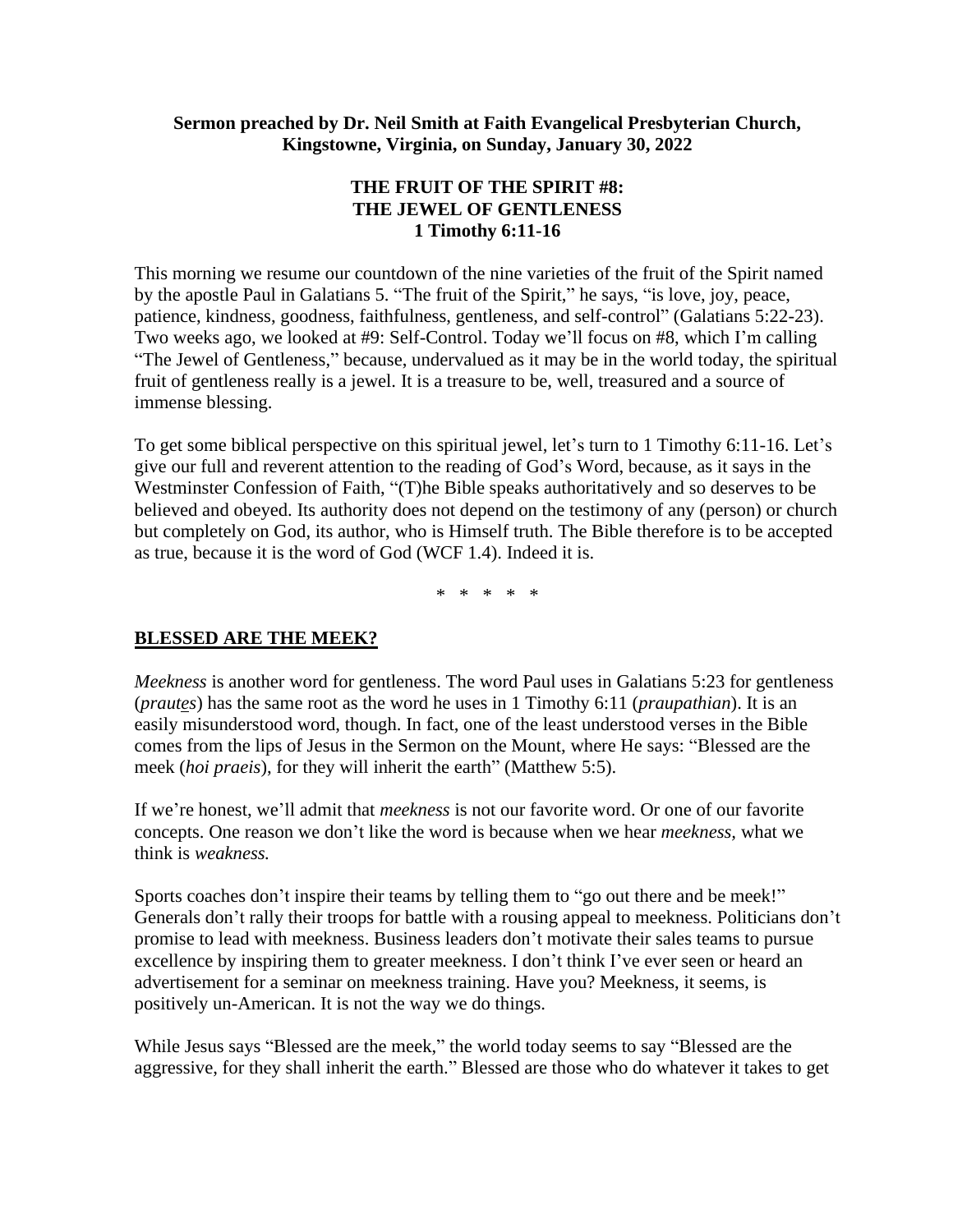what they want or where they want to go, regardless of who gets shoved aside or trampled in the process. Meekness is not the way to go if you want to get ahead. Or so it seems.

And yet, Jesus says: "Blessed are the meek.…" Either we believe Him when He says that meekness is a desirable, even blessed quality, or we don't.

## **MEEK, NOT WEAK**

The problem is not with meekness. The problem is with us. The problem is with our understanding or, more to the point, our misunderstanding of meekness. The problem is in thinking that gentleness or meekness equals weakness. The problem is in thinking that anyone who is meek must be a wimp. But that is not what meekness is about. It is not what Paul means when he encourages us to cultivate the fruit of gentleness.

In addition to calling the meek blessed (Matthew 5:5), Jesus spoke of Himself as being "meek and lowly" (Matthew 11:29, KJV) or "gentle and humble in heart" (NIV). Jesus may be meek, but He sure isn't weak! Gentle and humble in heart – yes; but definitely not a wimp! It is true that when Jesus was attacked, He didn't retaliate. When He was mocked and spit upon, when they said cruel and hateful things about Him, He didn't fight back, as we saw two weeks ago when we dissected the spiritual fruit of self-control. Not because He was weak, but because He was strong. Not because He was impotent, but because He kept His strength under control.

Was Jesus weak when He calmed the storm on the Sea of Galilee, causing His disciples to ask: "Who is this that even the winds and waves obey Him?" (Mark 4:41)?

Was Jesus a wimp when the devil took his best shots at Him in the desert, trying to get Jesus to give in to temptation? (Matthew 4:1-11; Luke 4:1-13)

Was Jesus a wimp when He exposed the hypocrisy of the Pharisees and refused to be intimidated by their threats against Him? (Matthew 23)

Was He a wimp when, using a whip, He crashed the party of the moneychangers in the temple and threw them out? (Mark 11:15-17)

Was Jesus a weakling when He went to the cross and endured the literal hell of it for sinners like you and me?

The answer is intuitively obvious. Jesus was meek (gentle), but He certainly was not weak. Meekness does not equal weakness. It is anything but weakness. It does not mean cowardice or spinelessness. Jesus never said: "Blessed are the wimps."

Though the word Jesus uses in the Sermon on the Mount and later in Matthew 11 of Himself is not easy to translate into English, the word that best conveys its meaning, as I have already suggested, is "gentle" or "gentleness." Paul says it is one of the varieties of the fruit of the Holy Spirit – the fruit of a Christ-like character – that God desires us to cultivate with the help of the Holy Spirit.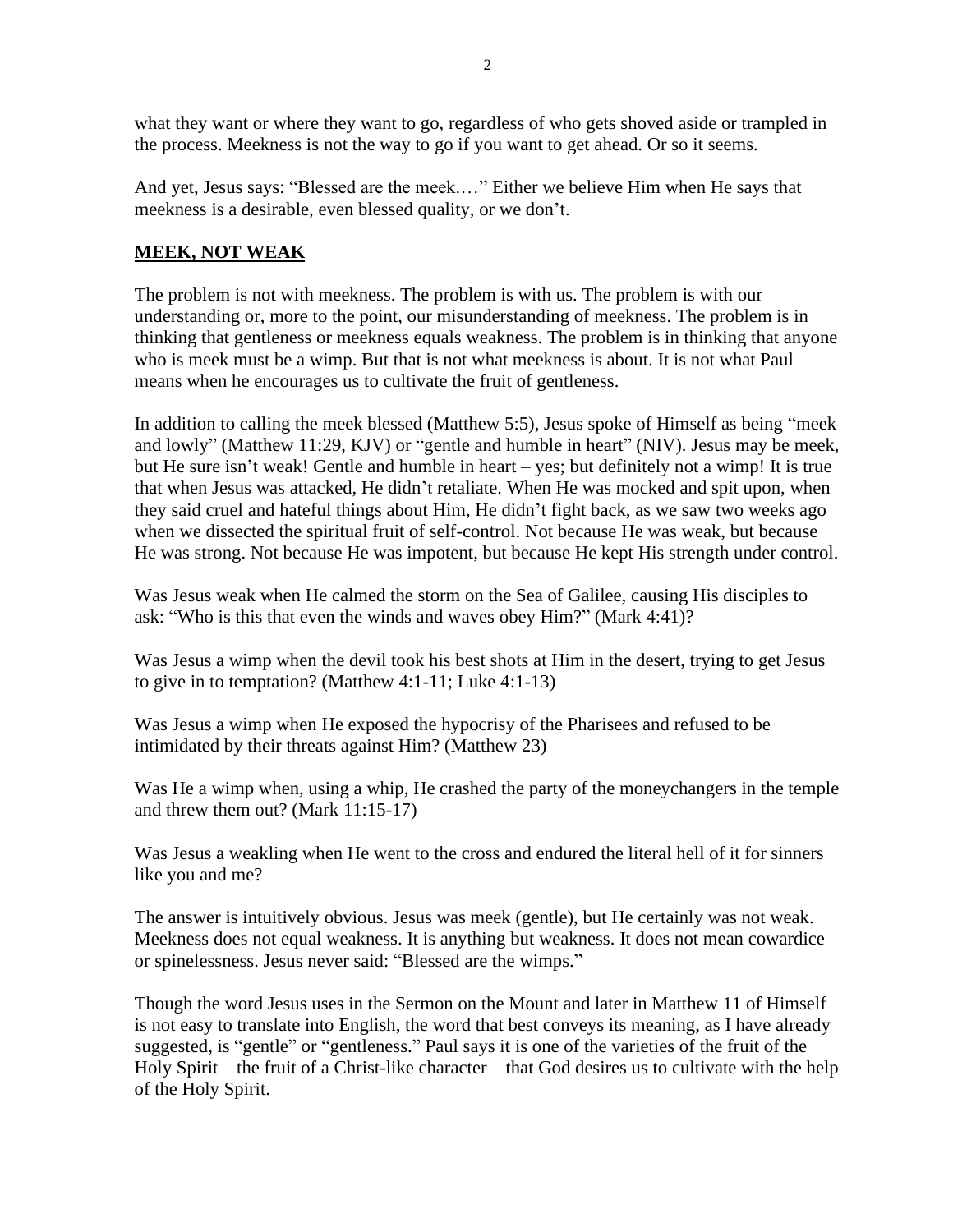(Did you catch the subtle [or not-so-subtle] reference to the Trinity there? *God the Father*  wants us to manifest or incarnate the character of *Jesus the Son* with the help of *God the Holy Spirit.*)

This same quality is one of the virtues Paul urges his protégé Timothy to pursue in 1 Timothy 6:11, where he says: "But you, man of God, flee from all this, and pursue righteousness, godliness, faith, love, perseverance, and gentleness." While this charge is addressed directly and personally to Timothy ("But you, man of God …"), it is equally addressed to each of us as men of God, women of God, and children of God. Like Timothy, God is calling *you* and He is calling *me* to *flee* certain things and to *pursue* the qualities he lists here in verse 11.

The New Testament Greek word for "flee" is *pheugo.* We get the word "fugitive" from it. As followers of Jesus, we are to live, in a sense, as *fugitives* – not from justice, not from moral responsibility, and certainly not from God or fellowship with one another – but from the "all this" Paul wrote about in the preceding verses, in 1 Timothy 6:3-10.

What are the things we are to flee? Understand that this is not a complete list and is not intended to be. Paul's focus here is on the necessity to flee from doctrinal errors of any and every kind, from dissensions and a divisive spirit, from ungodly attitudes and actions, and from the deadly trap of "the love of money" or greed, all of which can lead to unanticipated griefs and even spiritual ruin and destruction (6:3-10). These are not things to mess around with.

But fleeing is only part of Paul's charge to Timothy in verse 11. The second part is to *pursue.*  To pursue (*dioko*) means to follow hard after something. It is not something you do only when you feel like it. Think of an ice skater or swimmer or runner or whatever, pursuing a dream to make it to the Olympics and then to win Olympic gold. It is way more than a casual pursuit. It is serious business. It is something you give your life to. In the same way, Paul charges Timothy, and us as well, to give ourselves wholly to the pursuit of these spiritual qualities that reflect the presence and character of Jesus in us and the power of the Holy Spirit at work in us.

So, what Paul is saying here is that we are to pursue gentleness, along with righteousness, godliness, faith, love, and perseverance, with every ounce of energy we have. And we are to keep on pursuing it as long as we live. Do you see that?

## **STEEL AND VELVET**

One way of looking at this quality of gentleness is to view it in terms of steel and velvet. Not one or the other but both and.

Carl Sandburg, the great American poet and biographer of Abraham Lincoln, used the words "steel and velvet" to describe Lincoln. This is a bit of what he said in a speech to Congress in 1959, on the  $150<sup>th</sup>$  anniversary of Lincoln's birth: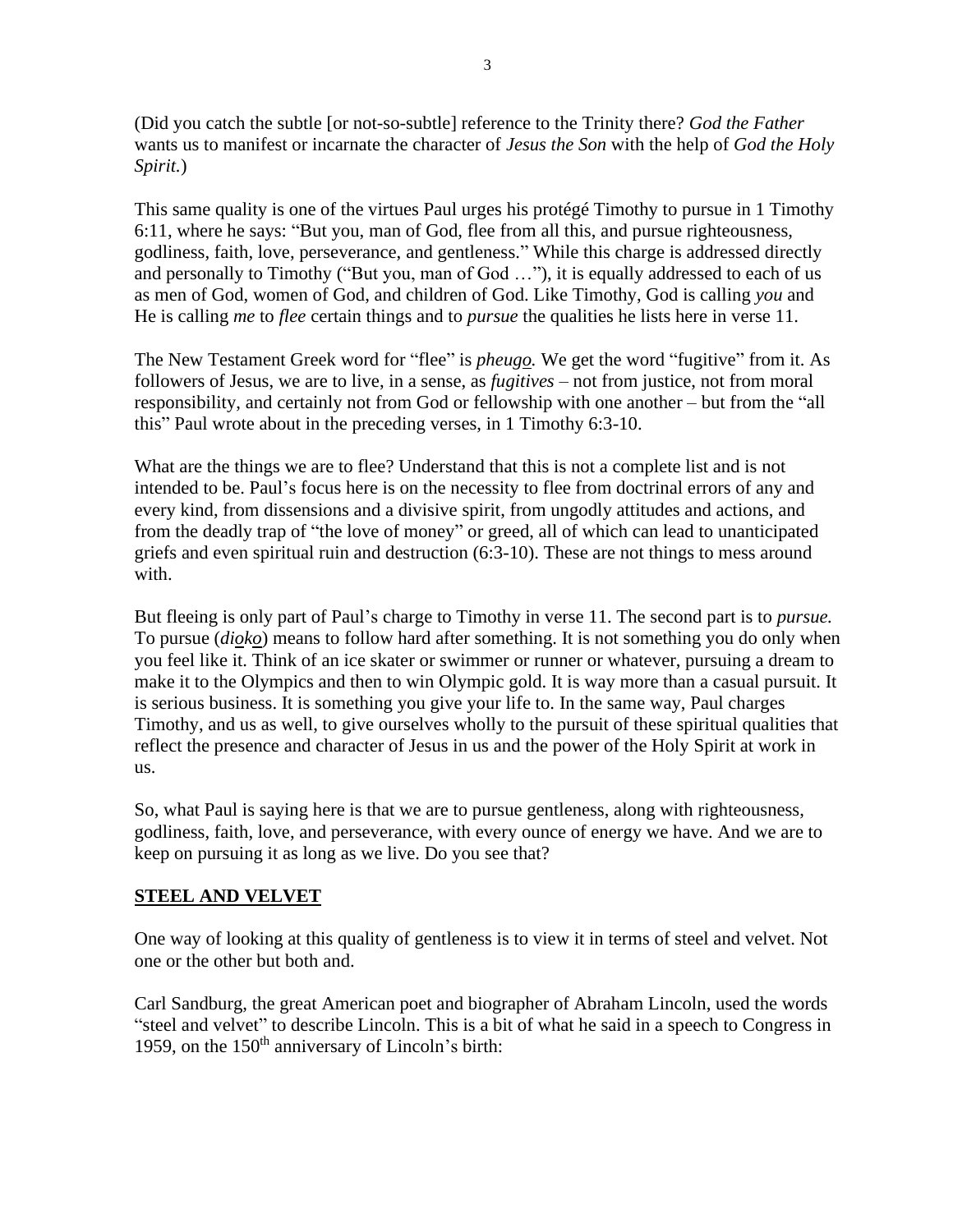"Not often in the story of mankind does a man arrive on earth who is both steel and velvet, who is as hard as rock and as soft as drifting fog, who holds in his heart and mind the paradox of terrible storm and peace unspeakable and perfect …. While the war winds howled, he insisted that the Mississippi was one river intended to belong to one country, that railroad connections from coast to coast must be pushed through ….

"While the war wavered and broke and came again, as generals failed and campaigns were lost, (Lincoln) held enough forces of the North together to raise new armies and supply them, until generals were found who would eventually win the war.

"In the mixed shame and blame of the immense wrongs of two crashing civilizations, often with nothing to say, (Lincoln) said nothing, slept not at all, and on occasions he was seen to weep in a way that made weeping appropriate, decent, [even] majestic."

Steel and velvet. It is a powerful combination. It is the essence of true gentleness that is born of genuine humility and loving respect of others. Humility, in fact, is an indispensable part of gentleness.

If Lincoln displayed this combination of steel and velvet in some measure, the one who perfectly embodies these qualities, of course, is Jesus. He could be both strong as steel and soft as velvet. *At the same time.*

So, the opposite of gentleness or meekness is not weakness. The true opposite of gentleness is harshness or meanness or contentiousness. *The Message* describes gentleness as "not needing to force our way in life" (Galatians 5:23, MSG). A gentle person is not a combative person. That doesn't mean a gentle person can't or won't stand and fight when it is necessary. Paul, in fact, himself no wilting wallflower, instructs Timothy in verse 12 to "fight the good fight of the faith." Which is to say, there are some things worth fighting for, if you're going to be true to the Lord Jesus in your pilgrimage in this world. There are times when you have to say, like Luther: "Here I stand." But you don't have to be mean or demeaning about it.

Aristotle, the philosopher, said that the Greek word for gentleness describes the perfect balance between unbridled anger and passive indifference (or apathy). It is a word that expresses the quality of strength under control.

John Wooden was one of the greatest college basketball coaches ever. His teams at UCLA won more national championships in men's basketball than any other coach – 10 NCAA championships in a span of 12 years. From 1964-1975. I met him once. He came to speak at Grove City College when Mary Sue and I were students there. Among the life lessons Wooden passed on to others was this: "It takes strength on the inside to be gentle on the outside." (Quote taken from Robert Morgan, *Worry Less, Live More,* 30.)

I like that. In fact, I think it's biblical. True gentleness on the outside requires strength on the inside.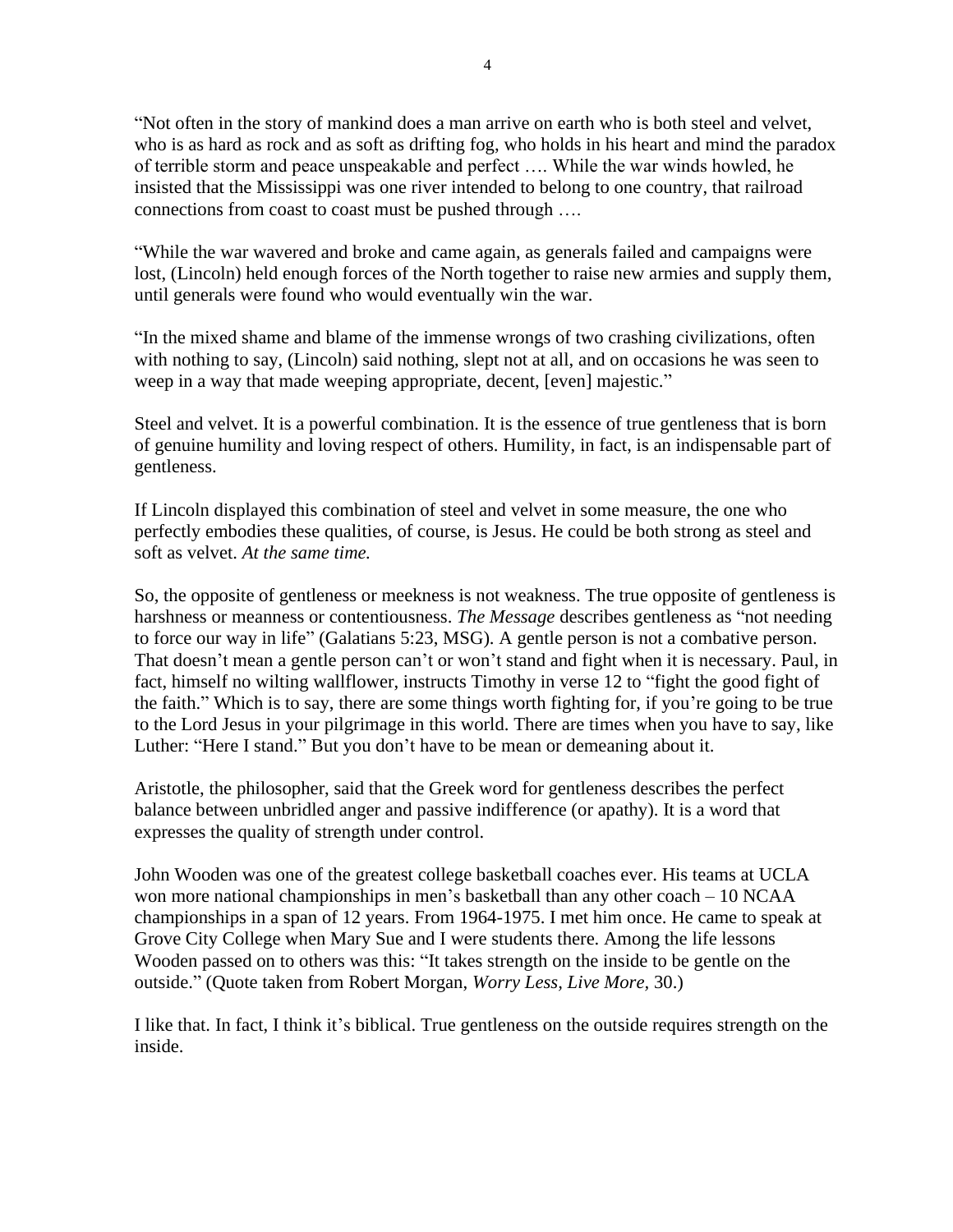### **MUSCULAR CHRISTIANITY**

One of my favorite movies of all time is *Chariots of Fire*, the 1981 movie that tells the stories of two very different men, Eric Liddell and Harold Abrahams, and their pursuit of Olympic gold at the 1924 Paris Olympic Games.

I want to talk about Eric Liddell for a few minutes. He was a devout Scottish Christian, the son of missionaries to China, who was blessed by God with both tremendous speed and strength. "When I run," he famously said, "I feel God's pleasure."

The movie chronicles his Olympic success and the courage of his Christian convictions (refusing to run a race on the Lord's Day), but it doesn't tell the rest of his story. It doesn't tell us about his life and the hardships he endured after his Olympic triumph. Liddell left Scotland and went back to China in 1925 as a missionary with the London Missionary Society. He would spend the rest of his life in China, seeking to spread the gospel of Jesus Christ.

After the Japanese invaded China and World War 2 broke out, Liddell was classified as an "enemy national" and sent to a prison camp. He played a key role in meeting both physical and spiritual needs there. He organized athletic meets, taught hymns, and led Bible studies. But a few months before the war came to an end, in February 1945, just 20 years after his Olympic glory, Eric Liddell died in that prison camp of a brain tumor.

*For the Glory* is the title of a biography of Eric Liddell by Duncan Hamilton that I think some of you will find inspirational.

A boy who survived the prison camp later wrote of Liddell: "None of us will ever forget this man who was totally committed to putting God first, a man whose humble life combined muscular Christianity with radiant godliness."

Wow! What a combination! Both muscular Christianity and radiant godliness. Both strength and humility. I think this is the essence of the gentleness that God desires us to cultivate with the help of the Holy Spirit.

Let me mention very briefly three areas where the Bible calls us to exhibit the spiritual fruit of gentleness.

## **OUR ATTITUDE TOWARD THE BIBLE**

The first area of application might surprise you. It is more vertical than horizontal. It has to do with your attitude toward the Bible. Toward God's Word. James uses the word for gentleness (*prautes*) in James 1:21, where he says: "Therefore, get rid of all moral filth and the evil that is so prevalent and *humbly accept* (with *gentleness*) the word planted in you, which can save you."

What James has in mind is the spirit of humility with which we are to approach God's Word, accepting its authority in our lives and submitting graciously to that authority, even when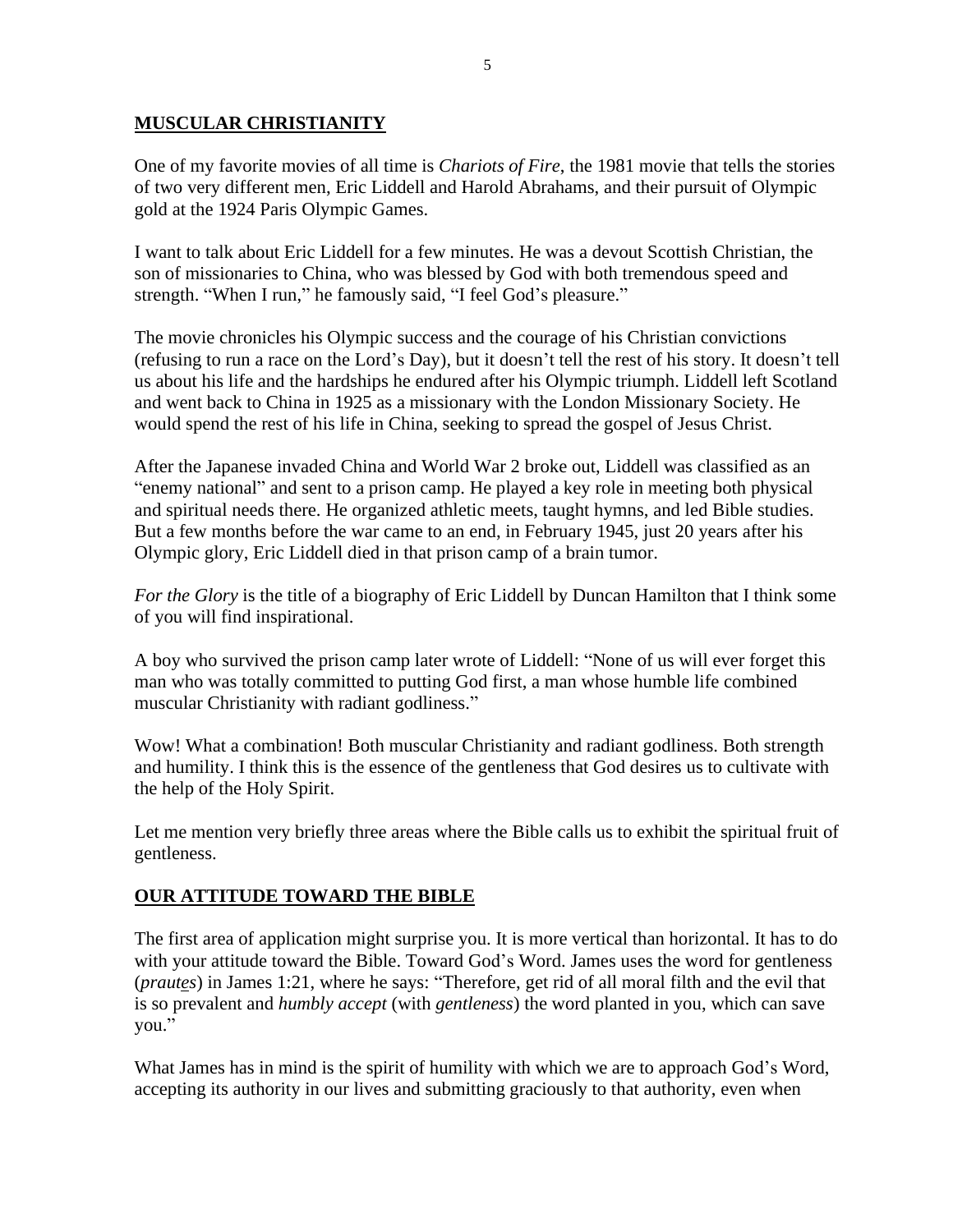what God says convicts us, confronts us with our sin, is contrary to the values of the world, reminds us of our responsibility as followers of Christ, or just makes us uncomfortable.

Do you have ears to hear what God has to say to you – to *us* – in His Word? James goes on to say that being *hearers* of the Word is not enough; we are to be *doers* of the Word as well. We are to put the message of the Bible into action. And we are to do it with this attitude of humility or gentleness that the Holy Spirit will help us to produce in our lives.

# **FELLOW BELIEVERS CAUGHT IN SIN**

A second area where God wants us to exhibit the fruit of gentleness is in our attitude toward and relationships with Christian brothers or sisters who get caught in the web of sin. How should the church respond – how should *we* respond, how should *you* respond – when moral failure occurs in the life of a fellow believer? One option is to ignore it, to sweep it under the rug, to act as if it doesn't exist. That is not usually an effective strategy. Ignoring it will not lead to repentance, healing, or restoration.

Another option is to go public and expose it openly, regardless of who gets hurt or tarnished in the process. You can call a press conference and announce it to the world. Or you can gossip about it and still do a world of damage. Sometimes, in the case of a very public sin, it is necessary to deal with it publicly. But with the greatest care.

A third option, a *biblical* option, is what Paul advises in Galatians 6:1: "If someone is caught in a sin," he says, "you who are spiritual should restore him (or her) …." How? "Gently." With gentleness. "But watch yourself," says Paul, "or you also may be tempted."

When a sister or brother in Christ falls into some pattern of sin, we are to do what we can to correct and restore them, and we are to do it gently. Not with a sledgehammer but with humility and tenderness, recognizing that, however "spiritual" we may be (or think ourselves to be), none of us is immune to temptation, and it could happen to any of us.

If you know a fellow believer who is engaging in a pattern of sin, or who is heading down a dangerous road and playing with spiritual fire, do what you can, or invite another trusted brother or sister to join you, to reach out to that erring believer in the hope of restoring him or her to faith and fellowship and obedience to God's will. But do it with gentleness that is as strong as steel and as soft as velvet.

## **OUR WITNESS IN THE WORLD**

The third area where God calls us to bear the fruit of gentleness is in our relationships to people who don't yet know Christ, whether they are interested, indifferent, or hostile. Our mandate is given in 1 Peter 3:15: "In your hearts set apart Christ as Lord. Always be prepared to give an answer to everyone who asks you to give the reason for the hope you have. But do this," says Peter, "with *gentleness* and respect."